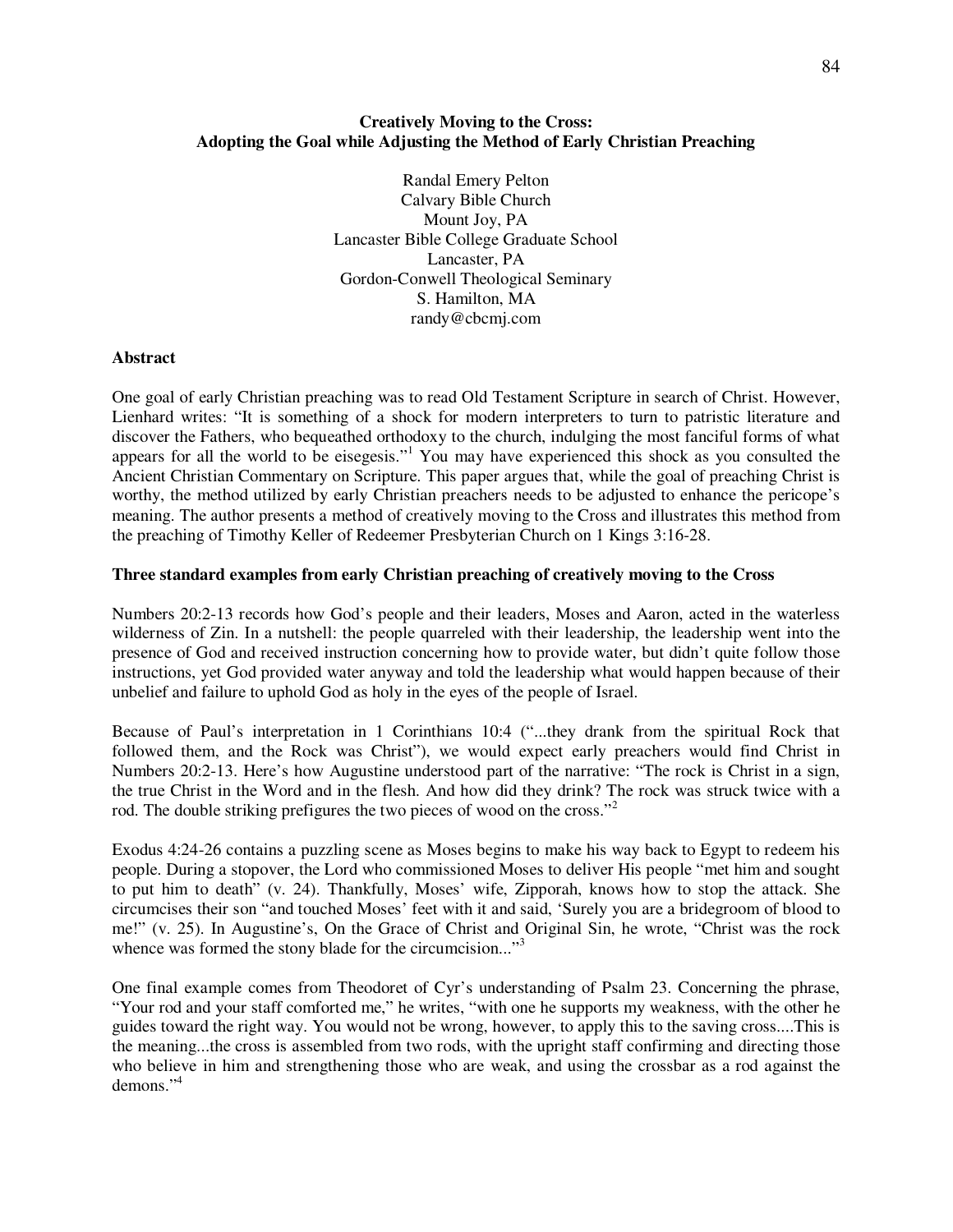Christological interpretation of early Christian preaching was characterized by two major tendencies. First, all three examples show the tendency of atomistic interpretation. The preachers found Christ in the details of the narrative, such as the rock being struck twice. Their goal was to preach Christ and they creatively moved from details in the narrative to the cross to accomplish their goal. Second, and more important for this study, these three interpretations show the tendency to engage in what I call disconnected, Christological interpretation. In other words, there appears to be no attempt on the part of early Christian preachers to connect Christ to the meaning of the pericope.

In Numbers 20, the discovery of the Cross in the rock being struck twice does not help interpret the narrative. There is no connection between Christ crucified and the sinful response of God's people in the wilderness. The same goes for seeing Christ as the rock from which a cutting instrument was formed in Exodus 4. Seeing Christ does not help interpret the scene in which God is stopped from seeking to kill Moses. Theodoret of Cyr's discovery of the Cross in the shepherd's rod and staff in Psalm 23 did not have any bearing on the meaning of the Psalm, in particular how a believer could claim that the Lord was their Shepherd according to the Psalm.

While I admire and espouse the goal of early Christian preachers to find Christ throughout the Old Testament, I am proposing that an adjustment needs to be made so that the Christological discovery enhances the meaning of the pericopes. But, before I present an adjustment, I want to briefly give two reasons why this approach is necessary. The first reason has to do with the implication of Jesus' teaching in Luke 24. The second reason has to do with the results of biblical theology's attempt to locate a canonical center.

# **Two reasons for Christological interpretation**

First, while teaching His disciples, if Jesus applied His hermeneutic throughout the entire Old Testament Scripture, then this kind of creative exegesis was one of the ways He "[began] with Moses and all the Prophets" and "interpreted to them in all the Scriptures the things concerning himself" (Luke 24:27; verse 44 adds "and the Psalms"). If Jesus only utilized His hermeneutic in selected Texts, then maybe He could get by with the more obvious connections created by quotes and clear allusions.<sup>5</sup> The wording of Luke 24:27, however, favors the need for Jesus to creatively move from most Old Testament preaching portions to some aspect of His person and work.<sup>6</sup> Luke says, "all the Prophets" and "in all the Scriptures."

In most Old Testament sections Jesus would have had to creatively move to Himself since direct quotes are sparse. Greidanus cites research that shows that the New Testament contains 1604 quotations from 1267 Old Testament passages.<sup>7</sup> If my math is accurate, then that leaves approximately 26,300 unquoted verses in the Old Testament.<sup>8</sup> How would Jesus move, for instance, from those narratives about the kings in Kings and Chronicles to Himself? McCartney and Clayton raise this issue: "Since the NT writers do not cover everything in the OT, we may expect large areas where the typology or sensus plenior has not been indicated in the NT."<sup>9</sup> Those large areas are either off limits to the Christ-centered hermeneutic, or we can attempt to creatively move to the cross. However, I stress again that Luke twice said, "all," which suggests that expositors should (must?) find ways to creatively move to the cross if they are to implement Jesus' hermeneutic.<sup>10</sup>

Second, if these creative, Christological connections are not made, then a crucial segment of Scripture's message is absent in most Old Testament preaching portions. I've arrived at this conclusion through interaction with Walt Kaiser's writings, specifically his proposed canonical center. Kaiser argues that in order for biblical theology to function as "informing theology" for the Church, it must have a "canonical center."<sup>11</sup> He states his center as "...God's word of blessing...or promise...to be Israel's God and to do something for Israel and through them something for all the nations on the face of the earth."<sup>12</sup>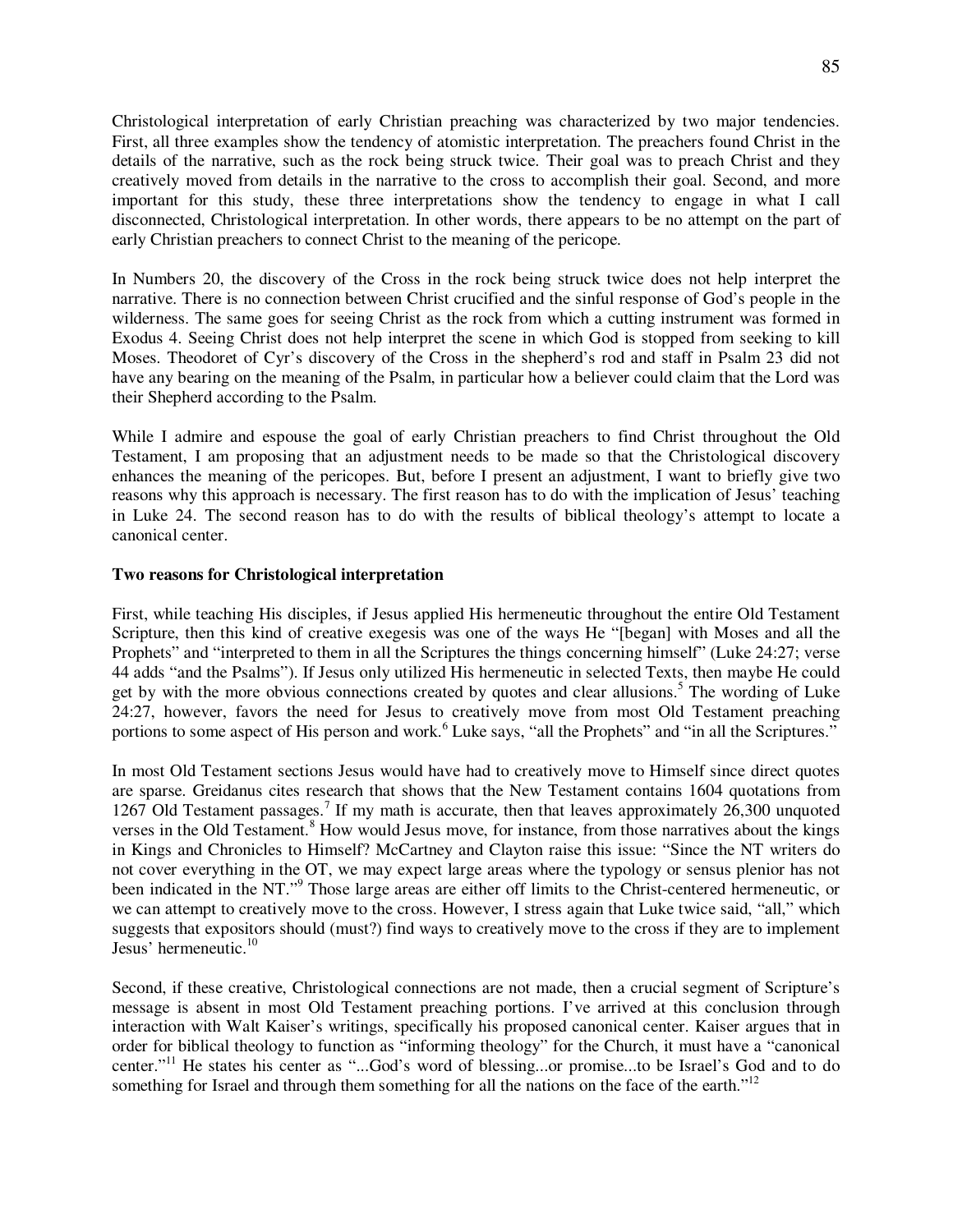Notice what this canonical center leaves out. It does not tell us what Scripture tells us--how God's promised blessing came true. Kaiser's center has left out Scripture's portrayal of Jesus as the One through whom God's blessing/promise would come to the Jew first and also to the Greeks. Kaiser's analysis has left out the Gospel and this affects the interpretation/application of Scripture, especially Old Testament Scripture. This observation becomes an important part of my understanding of how Christ-centered preaching operates. Christ-centered preaching consistently fills in Kaiser's canonical center by showing how God-in-Christ brings His salvation/blessing to those who believe. In the Old Testament this means showing Christ as God's ultimate display of grace, the means by which judgment is averted, and the fuel for the desire and capacity to live according to the stipulations of His covenant.

# **A proposed adjustment to creatively moving to the Cross: Anchor Christological meaning to the meaning of the preaching portion**

Now, having presented two reasons for adopting the Christological goal of early Christian preachers, let's discuss a way to adjust their method so the connection to Christ enhances the meaning of a preaching portion. In the examples above of early Christian preachers, the connection to Christ was disconnected from the meaning of the preaching portion. They knew they needed to find Christ, but didn't know that Christ taught His disciples how He completed the meaning of those pericopes. The narratives, laws, prophetic oracles, and Psalms all meant something more than was previously known. I do not believe Jesus was showing them Himself in a way that was disconnected from the meaning of the pericopes. Yet, this is how much Christological exegesis is conducted.<sup>13</sup>

Let's revisit Numbers 20:2-13. Augustine taught that the double-striking of the rock pictured the two pieces of wood that made up Christ's cross. I am suggesting that the connection to Christ needs to be connected to the meaning of the narrative, meaning tied to the plot. How does knowing that their rock was Christ enhance the interpretation/application of Numbers 20? A first reading of Numbers 20:2-13 could be seen as a call for God's people not to quarrel with Him about what He hasn't yet provided. In this reading, the narrative is designed to encourage God's people to believe in His ability to provide for them. The gift of water-from-the-rock is intended to bolster faith. For Paul to identify the rock as Christ appears to be a meaning-changer, but look at what this interpretation actually does.

Numbers 20:2-13 still encourages God's people to believe in His ability to provide for them on the basis of what He has provided in Christ. Christians who are satisfied with all that God is for them in Christ do not crave evil things and quarrel with Him. My wording comes from 1 Corinthians 10:6 ("Now these things happened as examples for us, so that we would not crave evil things as they also craved."). This second, Christological reading provides a more specific look at why God can and should be trusted--look at what He did for us in Christ. It also provides a reason why those who truly have Christ put to death their evil cravings (Christ satisfies).

The second reading is a true second reading because we've allowed the first reading of Numbers 20:2-13 to communicate foundational meaning.<sup>14</sup> Then and only then can we move to something like: Christians do not crave evil things when Christ satisfies their thirst. In the Numbers narrative God is calling us not to contend with Him because to do so is evidence of a lack of faith in His provision in Christ. Notice, only the rock has been redefined, not the plot. The meaning and intention of the original mini-plot is kept intact despite the addition of the larger plot of the Gospel Story. The narrative in Numbers has set the parameters for meaning, meaning that is not violated by the New Testament reference to Christ.<sup>15</sup>

Anchoring Christological meaning to the meaning of the entire preaching portion is a crucial part of adjusting the method utilized by early Christian preachers. The concept of creatively moving from an Old Testament preaching portion to the Gospel involves a certain lack of precision. To be creative is to be inventive, imaginative. This does not undermine preaching with greater accuracy because of where we are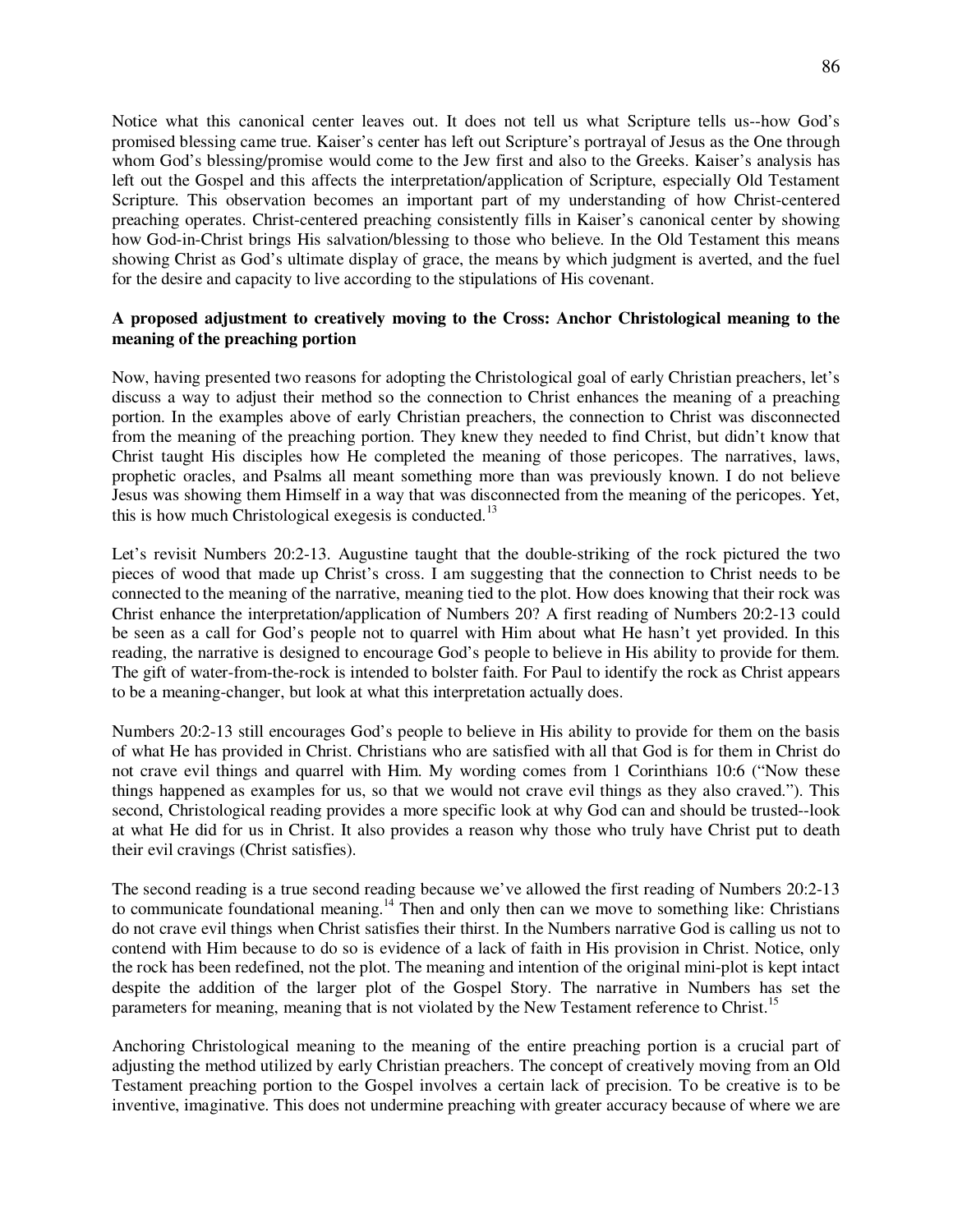at this stage of interpretation. If this creativity was employed at the beginning of the exegetical process to establish foundational meaning, then we might have problems. But, to the best of our abilities we've anchored meaning to the vocabulary and structure of God's Word (i.e., in the plot, not the redefinition of the rock as Christ).

### **Examples of creatively moving to the cross**

Eliminate the preaching portions in the Old Testament that contain material quoted in the New Testament; eliminate the segments containing clear allusions. In order to implement Jesus' hermeneutic, one must be ready to creatively move to the cross. Consider the following examples of possible, creative connections.

Exodus 31-34 contains the story of God's people worshiping the golden calf. Part of God's judgment on His people was the order for the Levites to "kill his brother and his companion and his neighbor. In Exodus 32:29 Moses says, "Today you have been ordained for the service of the Lord, each one at the cost of his son and of his brother, so that he might bestow a blessing upon you this day." In v. 30 Moses goes on to say, "now I will go up to the Lord; perhaps I can make atonement for your sin."

One meaning or intention of the narrative is to urge Believers away from the kind of idolatry displayed at Sinai. In order to avoid this kind of sinful behavior, Christians need to believe how God-in-Christ has made atonement for their sin and act according to that faith. The narrative provides a connection to the Gospel by mentioning that the blessing of God could come upon God's people only "at the cost of his son" (v. 29). This is exactly how God provided atonement for our sin, which includes the ability to avoid the sin of idolatry. At the cost of His Son, God made our atonement possible.

Another way to move from the story to the Savior is in verses 30-35 where Moses pleads with God. Moses asks God to blot him out of God's book if He will not forgive their sin. In verse 33 "the Lord said to Moses, 'Whoever has sinned against me, I will blot out of my book.'" Thankfully, God did temporarily blot out One who did not sin against Him. God did not accept Moses' offer because Moses could not forgive sins through his own condemnation. However, God did accept Jesus' offer and Jesus' death-forsin stopped the plague caused by our rebellion (cf. Exodus  $32:35$ ).<sup>16</sup> Faith in God's most gracious act is the beginning of loyal worship.

The story of Jonah provides another opportunity for creative, Christological exegesis. Kuruvilla provides a summary of the meaning of Jonah: "Will you be merciful like the God who called you?"<sup>17</sup> Let me suggest a couple of ways to creatively move to the cross from Jonah chapter 4. First, in 4:2 Jonah tells God that he knew He was "slow to anger and abounding in steadfast love, and relenting from disaster." However, on the cross, God did not abandon His harsh intention to kill His Son to pay for our sin. When Believers see God extending that kind of mercy at the expense of His Son, it changes them deeply and gives them the desire and capacity to "be merciful" (like God and unlike Jonah). Second, in 4:3 and 8 Jonah's words can be applied to Christ with new meaning: "it is better for me to die than to live." Jesus died as a result of this reasoning and this was the ultimate display of God's mercy. This connection to the Gospel also shows how Believers can put Jonah's message into practice.

These kinds of creative connections involve no risk; the meaning of Jonah is not changed. I have found a couple of ways to move from Jonah to the cross so that the meaning of Jonah—"Will you be merciful like the God who called you"—can be actualized by Christians by faith. This helps us avoid a moralistic interpretation/application. I can be merciful like God, unlike Jonah, as I am seeing and believing in God's mercy for me displayed in the sacrifice of Christ on the cross. Believers don't follow Jonah's poor example of being mercy-less. They fight against selfish impulses by faith in Christ in the power of the Spirit.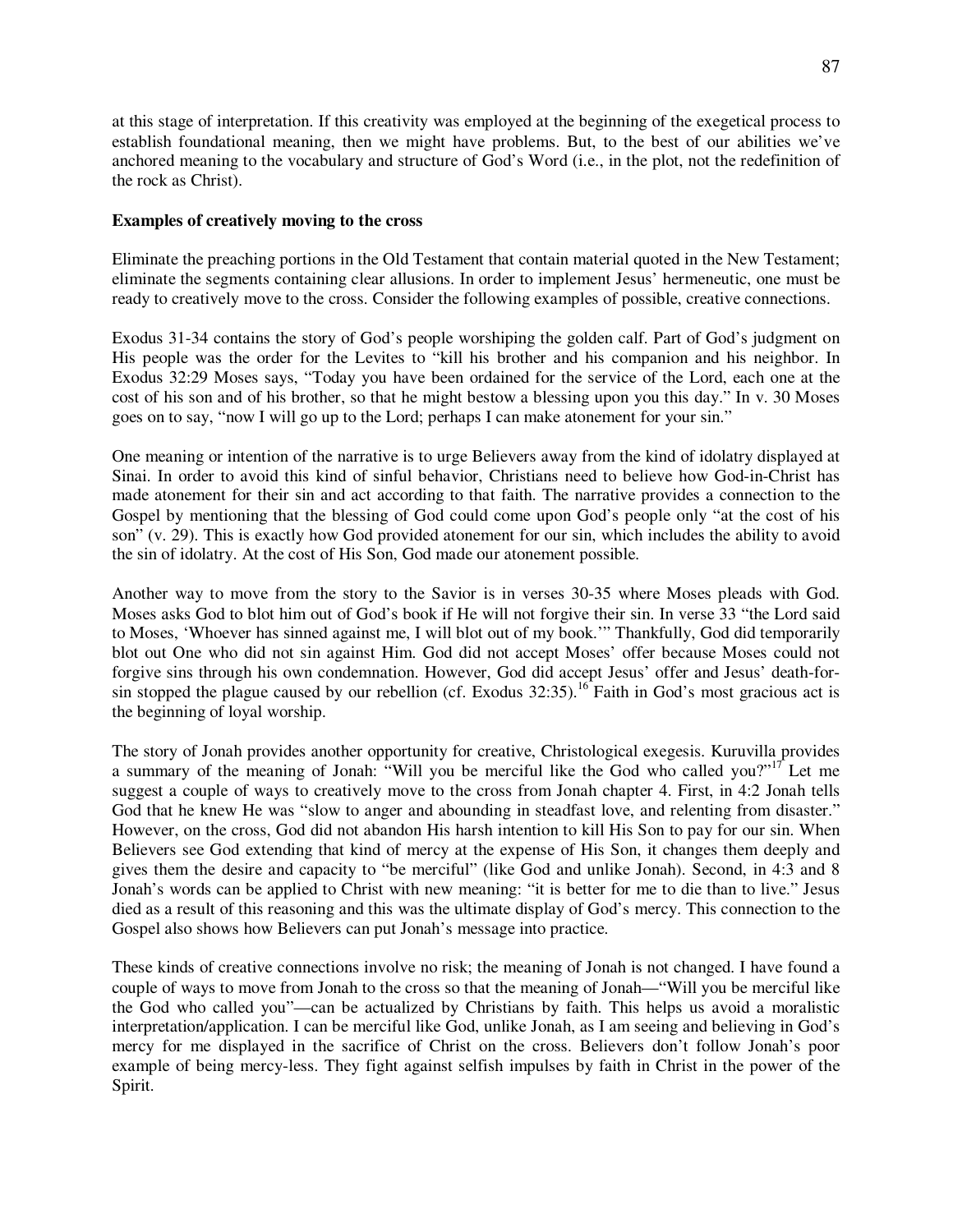This kind of Christological interpretation is not an alternative to exemplar preaching, but Christianizes it. Often, Christ-centered preaching and exemplar preaching are pitted against one another.<sup>18</sup> I am suggesting that the choice is no longer simply between exemplar or Christ-centered preaching; it's not one or the other, but both/and. I have no doubt that one possible meaning of Jonah is that he was intended as a bad example ("go and do otherwise"). But I do not believe Jonah was intended to function as a bad example without pointing us to the perfect example of the Prophet who felt the same pity for the entire world that God felt for the Ninevites. $<sup>1</sup>$ </sup>

# **An example from Timothy Keller's preaching on 1 Kings 3:16-28**

In an article entitled, How to Read the Bible, Wilkens describes our task of doing creative, canonical exegesis: "The Bible becomes a vast field of interrelated words, all speaking about the same reality: the one God revealed in Christ....The task of an interpreter is to help the faithful look beyond the surface, to highlight a word here, an image there, to find Christ unexpectedly..."<sup>20</sup> I have found no one who does this better, week in and week out, than Timothy Keller. When pastors ask me for a model of Christ-centered preaching, I recommend they listen to the way Tim's hermeneutic plays out at the end of his sermons. It has been said that some things are better caught than taught. If you listen to Tim regularly you will catch his hermeneutic and benefit from the myriad ways in which he moves from the preaching portion to the Gospel.

My first exposure to Tim's preaching was his sermon on 1 Kings 3:16-28 which records the first test of Solomon's newfound, God-given wisdom. Two prostitutes approach Solomon over a dispute concerning an infant. Both mothers were claiming that the boy was theirs. Solomon asked for a sword to cut the baby in two so that each could have half. The real mother is horrified and quickly acquiesces to the other woman. Solomon's tactic revealed the true mother; his wisdom wins the day and his reputation began to grow.

At the end of the sermon, Keller begins to explore how we can copy the poise of the real mother. Keller said, "If she can do it, you can do it." He believes the narrative is functioning as a positive exemplar ("go and do likewise"). Then Tim goes on to say, "It's not just Solomon pointing us to Christ here. The woman is, too. You know what the woman did? She looked at the throne and said, 'No. No. Don't ruin his life; ruin mine; don't tear him into two; tear me into two. So that he can have hope and joy, I will lose and give away all my hope and joy.' But don't you realize there was a greater One than that who stood before the eternal throne and He looked at us and he saw the sword of judgment over us; he saw that we should be punished for our foolishness. And what did He say to the throne; what did He say to His Father. He says, 'No, don't ruin them; ruin Me; don't tear them into pieces; tear Me into pieces. I will give up all of my joy and all of my hope so they can have joy and hope.' And He did....Do you see Him doing that for you....if you have Him as your true King, you will be truly wise..." This is Tim's way of showing from the narrative that ultimately the King is wise for us. He is the source of our wisdom to handle life's tricky situations. Then Keller also quoted 1 Corinthians 1:30 "...Christ Jesus, who became to us wisdom from  $\mathrm{God.} \cdot \cdot ^{,21}$ 

The way to connect preaching portions to the Gospel is virtually endless—there are almost as many ways as there are preaching portions. Bos suggests that one way to move creatively from an Old Testament preaching portion to Christ is to see the words as spoken to Jesus or by Jesus or about Jesus.<sup>22</sup> Words spoken to Jesus could be in the form of a prayer or request or confession. Words spoken by Jesus need not be direct quotes found on Jesus' lips in the Gospels, but simply words He very well could have spoken due to His circumstances. I moved from the Story to the Savior in Jonah 4:3, 8 along this path. Words spoken about Jesus describe who Jesus is and what He has done to save those who believe.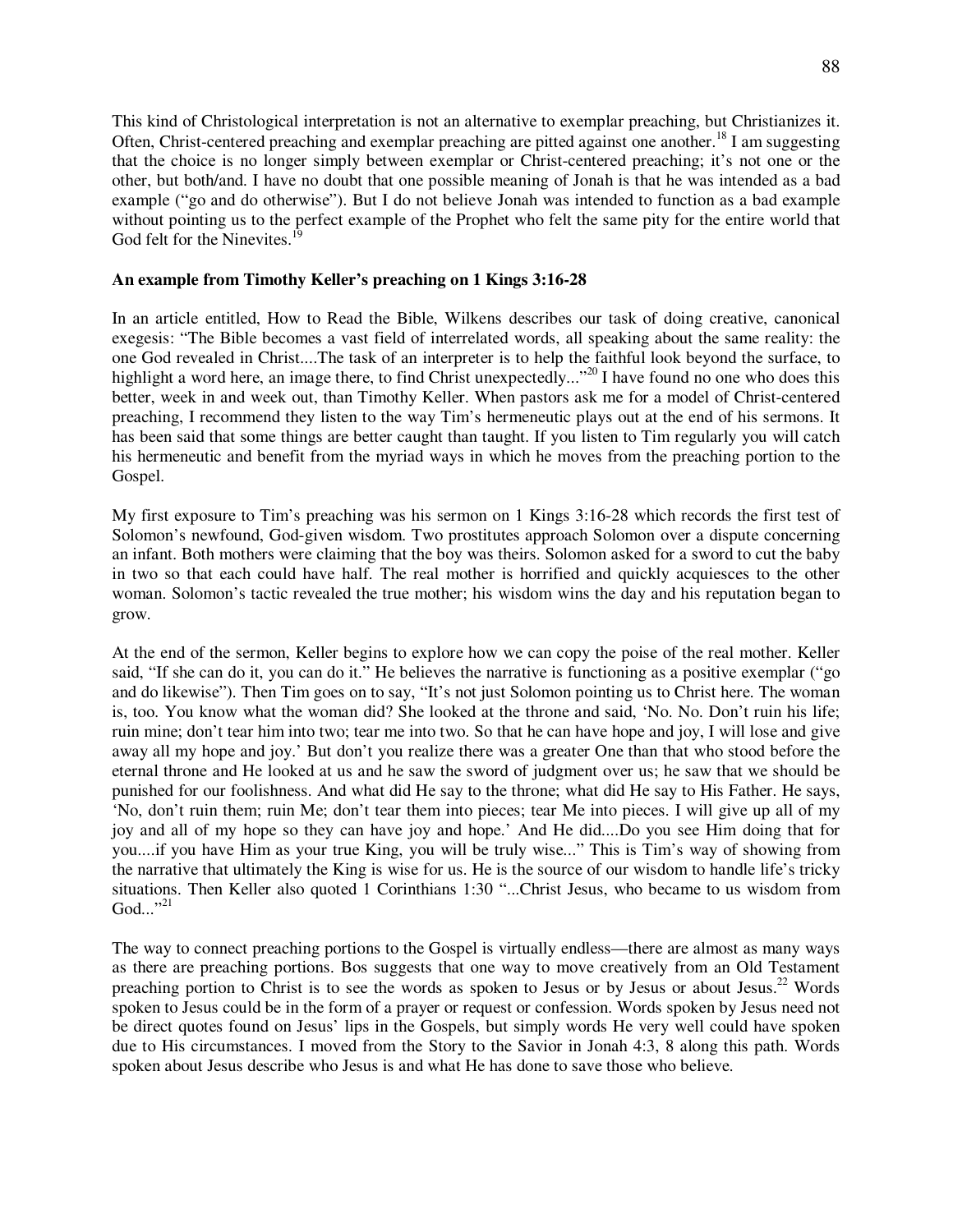In Keller's example above, the true mother's action was used to highlight Jesus' action to save us who believe. Keller was able to include the sword, the object of judgment, in his movement from the Story to the Savior. In my first example from Jonah, I connected the Story to the Savior by pointing out that, on the cross, God did not act the way He acted in Jonah. On the cross God did not "relent from disaster" (cf. Jonah 4:2). In the Exodus 32:29 example, I moved from the Story to the Savior through a similar concept: redemption through the loss of a son/Son. Then in Exodus 32:33 a possible connection to the cross exists in the fact that what God said to Moses ("Whoever has sinned against me, I will blot out of my book...") thankfully was not true on the cross.

#### **Conclusion**

In an effort to adjust the Christological method of early Christian preachers, I suggest that the move to Christ should (1) be made after the idea of the preaching portion has been established through standard, historical/grammatical/literary exegesis, (2) be connected to the idea established through exegesis, and (3) should enhance the meaning of the preaching portion by showing how God-in-Christ-through the Spirit saves those who believe, including supplying the desire and capacity to live the sanctified life that is often portrayed by biblical character.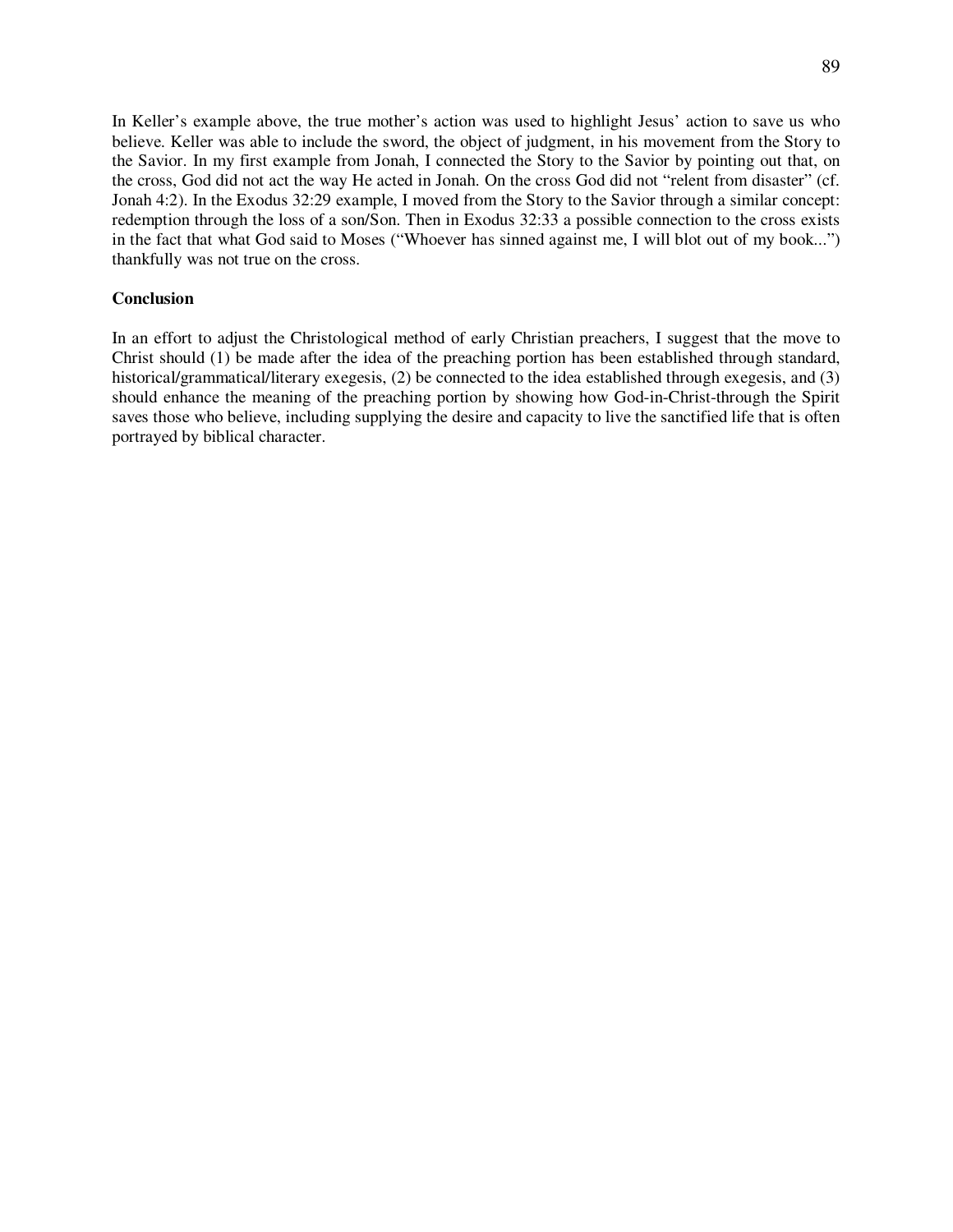#### **Notes**

 $\overline{a}$ 

<sup>1</sup> Joseph T. Lienhard, ed. *Exodus, Leviticus, Numbers, Deuteronomy*, ed. Thomas C. Oden, Ancient Christian Commentary on Scripture, vol. Old Testament III (Downers Grove, IL: InterVarsity, 2001), 110.

 $2$  Ibid., 239. In the next paragraph, Caesarius of Arles is quoted, "What does it mean that the rock was not struck once but twice with the staff? The rock was struck a second time because two trees were lifted up for the gibbet of the cross: the one stretched out Christ's sacred hands, the other spread out his sinless body from head to foot. Sermon 103.3."

4 Craig A. Blaising and Carmen S. Hardin, ed. *Psalms 1-50*, ed. Thomas C. Oden, Ancient Christian Commentary on Scripture, vol. Old Testament VII (Downers Grove, IL: InterVarsity, 2008), 180.

 $<sup>5</sup>$  On a continuum, a quote is the clearest, most solid connection between two Texts/contexts. Next are the</sup> allusions, more indirect references. At the other end of the spectrum are creative connections which occur as phrases or concepts leading to some aspect of the Gospel of Christ.

<sup>6</sup> Godet writes, "Jesus had before Him a grand field, from the Protevangelium down to Mal. 4. In studying the Scriptures for Himself, He had found Himself in them everywhere (John 5:39, 40)." Cf. F. Godet, *A Commentary on the Gospel of St. Luke* (New York: I. K. Funk & Co., 1881), 507.For an interesting understanding of the hermeneutic Jesus taught His disciples, see Matthew W. Bates, "Closed-Minded Hermeneutics? A Proposed Alternative Translation for Luke 24:45," *Journal of Biblical Literature* 129, no. 3 (2010). On pages 556-557, Bates writes, "For Luke, the hermeneutical imperative is that a *qualified guide* must open the 'mind' of the Scriptures for those who have not yet become sufficiently acquainted with the way of the Lord....neither inward illumination nor a supernatural opening of the mind is needed in order to interpret the Scriptures successfully, but rather a qualified guide who can introduce the wouldbe expositor to the 'mind' of the Scriptures, that is, to the foundational apostolic kerygma."

7 Sidney Greidanus, *Preaching Christ from the Old Testament: A Contemporary Hermeneutical Method* (Grand Rapids, Mich.: W.B. Eerdmans Pub., 1999), 185.

<sup>8</sup> Did Jesus move systematically through the Old Testament story or did He provide several examples to function as a template for their future studies? Your guess is as good as mine. I do not think that Jesus showed His disciples that every single verse in the Old Testament displayed a connection to Him. My understanding is that some preaching portions are lengthy such as Joshua 10-12 which catalogs Joshua's complete victory over the reigning kings in the Promised Land. In such sections you might discover a few creative connections between the narrative and the Gospel. For instance, Joshua 10:24 contains Joshua's instruction to his chief soldiers to place their feet on the necks of the defeated kings. There are several verses in those three chapters which I consider to have *no* connection. The lengthy narrative, not individual, isolated verses, contains the theology for the Church. That theology is developed as Joshua points to Christ having made His enemies His footstool (cf. Psalm 110:1; Acts 2:34-35; Heb. 1:13).<br><sup>9</sup> Dan McCertnov and Charles Clayton, Let the Bagder Understand : A Guide to Interpretin

 Dan McCartney and Charles Clayton, *Let the Reader Understand : A Guide to Interpreting and Applying the Bible*, 2nd ed. (Phillipsburg, N.J.: P&R Pub., 2002), 167.

 $10$  Not everyone agrees with this hermeneutic. Langley urges, "Let's be sure that when we're preaching Jonah we really preach Jonah and not John; when we preach Ruth, let's preach Ruth, not Revelation. In Christ-centered preaching there's a temptation to let the New Testament take over and not let the Old Testament be really heard." Cf. Ken Langley, "When Christ Replaces God at the Center of Preaching," in *Evangelical Homiletics Society* (Birmingham, Alabama: 2008), 16-17. Snyman writes, "It is not necessary for the New Testament to act as ventriloquist through which the Old speaks merely for the sake of being heard as the Old. Large parts of the Old do not have any christological focus....One should read and hear the Old Testament for its own unique theological message." Cf. S. D. (Fanie) Snyman, "Preaching the Old Testament from a Christian Pulpit," *Calvin Theological Journal* 45, no. (2010): 311, 316. These exhortations and statements must be squared with Jesus' hermeneutic which suggests that Jonah and Ruth, for instance, were no longer to be preached in isolation from Himself. On page 313 Snyman argues that a "broadened understanding of the Old allows the congregation of Christ to listen

<sup>3</sup> Ibid., 33.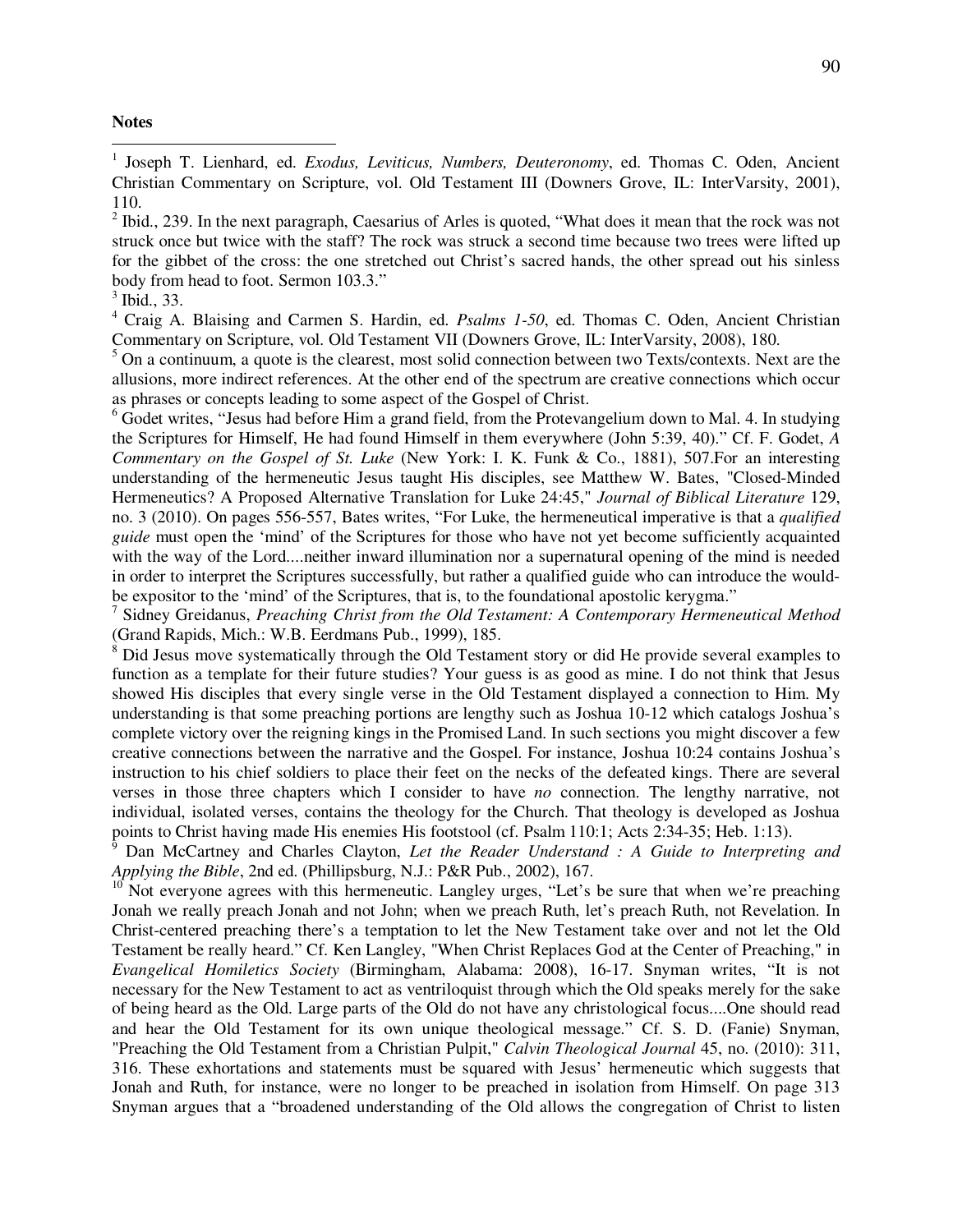from their position in Christ....From their status in and connectedness to Christ, believers listen to how God reveals himself and what he expects from a particular pericope of the Old." I am suggesting that congregants need to be reminded each weekend of their connectedness to Christ. One way to do that is to interpret the Old Testament in a way that shows its connectedness to Christ. Without this connection I fear most parishioners hear God's expectations and leave trying to meet them apart from faith in the Gospel.

<sup>11</sup> Walter C. Kaiser, *Toward an Exegetical Theology: Biblical Exegesis for Preaching and Teaching* (Grand Rapids, Mich.: Baker Book House, 1981), 138.

 $^{12}$  Ibid., 139.

 $\overline{a}$ 

 $13$  An example of this approach can be seen in this theme from a sermon on Genesis 22:1-19 (the story of Abraham offering up his son, Isaac): "The greatest thing you can do for your children is to worship their Creator, the living God who provides for those who fear him." Cf. Steven D. Mathewson, *The Art of Preaching Old Testament Narrative* (Grand Rapids, Mich.: Baker Academic, 2002), 170. Earlier on the page the preacher makes a Christological connection: "Genesis 22 foreshadows the provision of another sacrifice. The same God who provided a sacrificial lamb so that Isaac might live provided the ultimate sacrificial lamb, Jesus Christ, so that God's people might live." I am suggesting that this Christological connection be connected to the theme of worshipping God outlined in the stated theme. A similar approach of finding Christ, but stopping short of connecting Christology to the meaning of the pericope can be seen in Greidanus' treatment of the flood narrative in Genesis 6:9--8:22 (cf. Greidanus, 321-322.), Clowney's treatment of Psalm 22:1 (cf. Edmund P. Clowney, *Preaching Christ in All of Scripture* (Wheaton, IL: Crossway, 2003), 134.), and Wenig's treatment of 2 Samuel 11-12 (cf. Scott Wenig, "A Different Exegetical and Homiletical Approach to a Prominent Biblical Narrative: Interpreting and Preaching 2 Samuel 11-12," *Evangelical Homiletics Society* 10, no. 2 (2010): 17, 21.).

<sup>14</sup> Green writes, "Without first (grammatical-historical) readings, second readings are not true second readings and dissolve into allegory, readings that have no organic connection [to] the larger narrative." Cf. Douglas J. Green, ""The Lord Is Christ's Shepherd": An Alternative Christological Interpretation of Psalm 23," in *Evangelical Theological Society--Eastern Regional Meeting* (Calvary Church, Soudertown, PA: 2005), 20. Speaking of John's use of Psalm 69 ("zeal for your house...has consume me"), Hays writes, "Such retrospective reading neither denies nor invalidates the meaning that the Old Testament text might have had in its original historical setting. Psalm 69 is fully comprehensible as an expression of Israelite piety: it is a prayer for deliverance in a time of trouble and suffering. When it is reread, however, in light of the New Testament's story of Jesus' passion and resurrection, it takes on additional resonances beyond those perceptible to its earlier readers." Cf. Ellen F. Davis, Hays, Richard B., *The Art of Reading Scripture* (Grand Rapids, Mich.: Eerdmans, 2003), 224.

<sup>15</sup> Speaking of his Christological interpretation of the story of Daniel and his friends in the furnace, Hays writes, "the sermon illustrates the point that figural reading does not abolish the original historical reference of the text." Cf. Ibid., 310. Hays' point was that the fourth figure in the furnace was a prefiguration of God's presence with and for us in our suffering. Identifying the fourth figure that stayed in the furnace as our Savior does not destroy the meaning of that narrative which helps answer Nebuchadnezzar's taunting question: "Who is the god that will deliver you out of my hands?" (Daniel 3:15). The answer: Our God that delivers us is the God that did not deliver His own Son on the cross so we could have the assurance that He will always be with us in our suffering.

<sup>16</sup> Davis displays this creativity in her interpretation of Psalm 39. She writes, "the Gospel takes us deeper into this psalm….God must become one of the desperate. So in the fullness of time, God becomes a resident alien in the person of Jesus Christ." Davis makes this connection from the psalmist's statement in verse 12, "As for me, I am a sojourner with you, a resident alien, like all my ancestors." Cf. Ellen F. Hays Richard B. Davis, *The Art of Reading Scripture* (Grand Rapids, Mich.: Eerdmans, 2003), 303. On page 308-309 Hays moves to the cross from Daniel 3:25, the famous story of Daniel and his two friends being thrown into the furnace. Hays writes, "Did you notice, though, a strange thing….The one whose appearance is like a son of God does not come out of the furnace of suffering. He is not miraculously